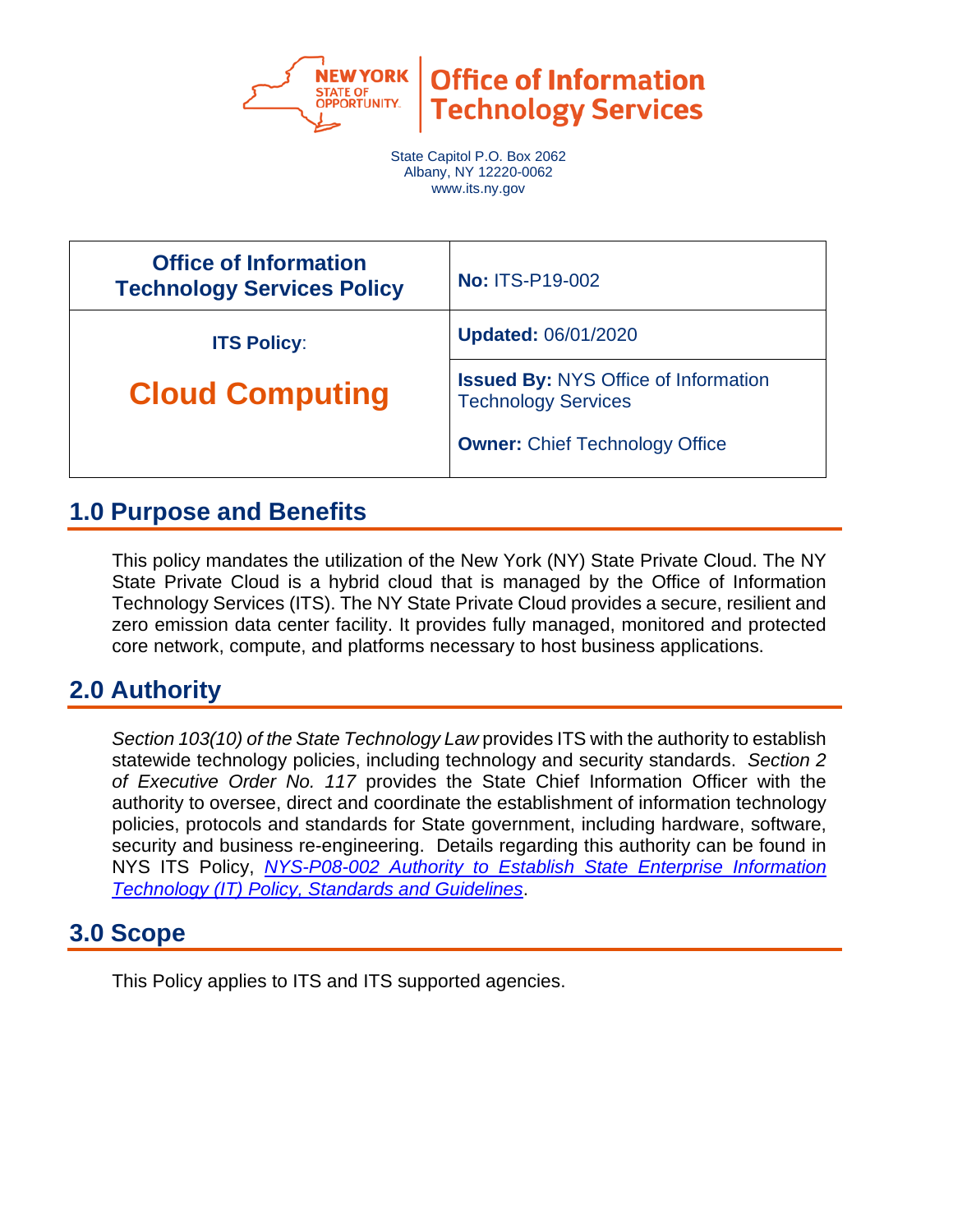# **4.0 Information Statement**

ITS and all ITS supported agencies must use the NY State Private Cloud for cloudbased service offerings, including but not limited to:

- Infrastructure as a Service (IaaS)
- Application Platform as a Service (aPaaS) or Platform as a Service (Paas)
- Serverless Computing or Function Platform as a Service (fPaaS)
- No-Code/Low Code Cloud Platforms or High-Productivity Platform as a Service (hpPaaS)
- Software as a Service (SaaS) offerings that are offered by ITS

The NY State Private Cloud may include services in public or private facilities, based on compliance with security requirements.

The NY State Private Cloud is a framework of services that provide New York State entities with secure technology services and solutions. NY State Private Cloud provides a set of shared core technology services, including, but not limited to, User Identity, Network Domain Naming, IT Service Management (ITSM), Monitoring, and Security Logging.

Third-Party Cloud services can integrate with the NY State Private Cloud framework. In this context, a Third-Party Cloud refers to any external cloud hosting not directly managed by ITS. Integration requires that Third-Party Cloud services utilize core or enterprise services consistent with ITS Technical Standards and meet or exceed the security and legal requirements associated with State data.

#### **4.1 Roles and Responsibilities**

#### **4.1.1 Authorization to Use a Third-Party Cloud**

The authorization to use a Third-Party Cloud may only be granted by the ITS Chief Technology Officer (CTO) or an assigned designee. ITS shall keep an approved list of authorized designees.

#### **4.1.2 Information Owner Responsibility**

All data security requirements, including identifying geographic residency, are the responsibility of the agency information owners (see "Determining the Information Owner" in [NYS-S14-002 Information Classification standard\)](https://its.ny.gov/document/information-classification-standard).

Placement of data at rest will be based on the data requirements as identified by the information owners. Compliance may limit the use of services or require that data reside at specific facilities.

#### **4.2 Service Offering Governance**

#### **4.2.1 ITS as a Cloud Broker**

As the State's Cloud Broker, ITS may source and integrate Third-Party Clouds to deliver IT services. SEs may not independently procure Third-Party Cloud services without ITS CTO pre-approval.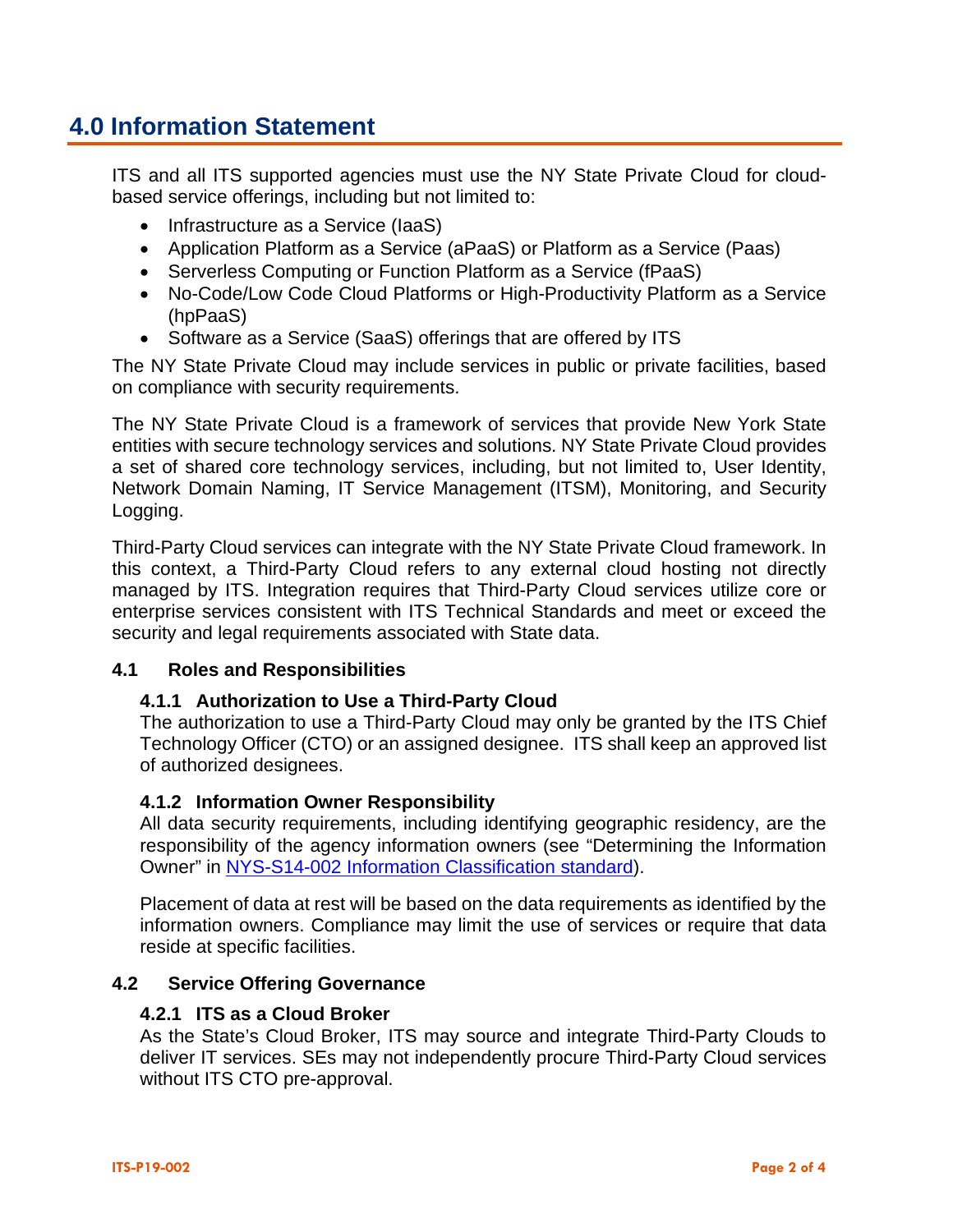#### **4.2.2 Third-Party SaaS Offerings**

Procurements of cloud services must comply with all applicable ITS Policies and Technical Standards. The Contract with the Third-Party Cloud offeror must include language binding contractors to monitor policy changes, report any deficiencies and either request exceptions or remediate any deficiencies. A sample of such language can be obtained by contacting the ITS Division of Legal Affairs at [its.sm.dla@its.ny.gov.](mailto:its.sm.dla@its.ny.gov)

### **5.0 Compliance**

This policy shall take effect upon publication and compliance is required. ITS may amend its policies and standards at any time; compliance with amended policies and standards are required.

If compliance with this standard is not feasible or technically possible, or if deviation from this policy is necessary to support a business function, an exception may be requested through the Chief Technology Office's exception process.

### **6.0 Definitions of Key Terms**

Except for terms defined in this policy, all terms shall have the meanings found in [http://www.its.ny.gov/glossary.](http://www.its.ny.gov/glossary)

| <b>Term</b>         | <b>Definition</b>                                                                                                                                                                                                                                                                        |
|---------------------|------------------------------------------------------------------------------------------------------------------------------------------------------------------------------------------------------------------------------------------------------------------------------------------|
| <b>Cloud Broker</b> | An entity that manages the use, performance, and delivery of cloud<br>services, and negotiates relationships between cloud providers and<br>cloud consumers. As cloud computing evolves, the integration of<br>cloud services may be too complex for cloud consumers to manage<br>alone. |

### **7.0 Contact Information**

Submit all inquiries and requests for future enhancements to the policy owner at:

**Chief Technology Office Reference: ITS-P19-002 NYS Office of Information Technology Services State Capitol, ESP, P.O. Box 2062 Albany, NY 12220-0062 Telephone: (518) 402-7000 Email: [CTO@its.ny.gov](mailto:CTO@its.ny.gov)**

ITS policies, standards, and guidelines may be found on the Inside Edge at: <https://nysemail.sharepoint.com/sites/myITS/InsideEdge/Pages/Policies.aspx>